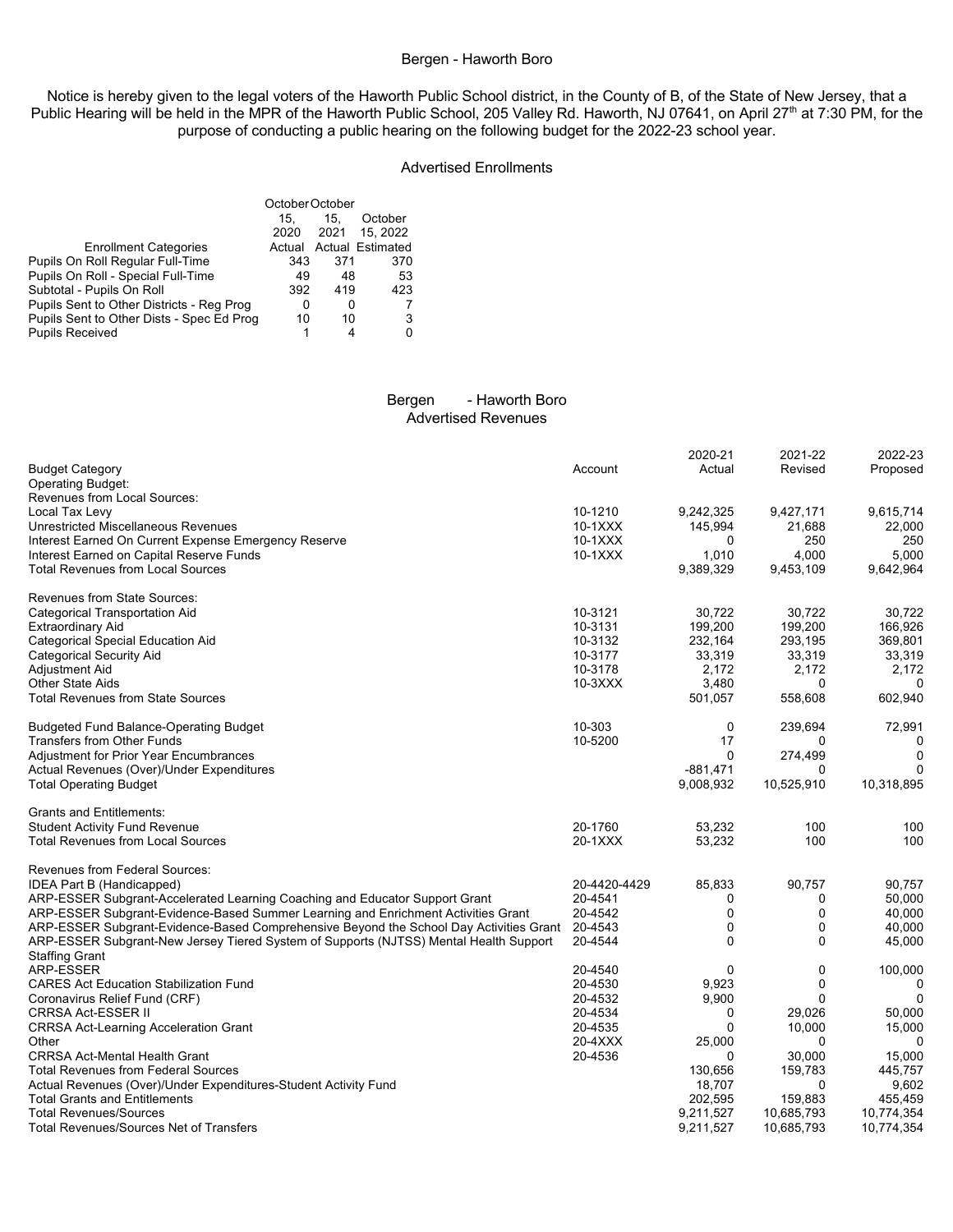# Bergen - Haworth Boro Advertised Appropriations

|                                                                                                     |                                  | 2020-21        | 2021-22    | 2022-23    |
|-----------------------------------------------------------------------------------------------------|----------------------------------|----------------|------------|------------|
| <b>Budget Category</b>                                                                              | Account                          | Actual         | Revised    | Proposed   |
|                                                                                                     |                                  |                |            |            |
| General Current Expense:                                                                            |                                  |                |            |            |
| Instruction:                                                                                        |                                  |                |            |            |
| <b>Regular Programs-Instruction</b>                                                                 | 11-1XX-100-XXX                   | 3,301,986      | 3,692,695  | 3,660,228  |
| Special Education-Instruction                                                                       | 11-2XX-100-XXX                   | 499,109        | 779,775    | 790,066    |
| <b>Bilingual Education-Instruction</b>                                                              | 11-240-100-XXX                   | 120,637        | 125,348    | 123.072    |
| School-Sponsored Cocurricular or Extracurricular Activities-Instruction                             | 11-401-100-XXX                   | 13,168         | 71,750     | 74,350     |
| Summer School                                                                                       | 11-422-XXX-XXX                   | 20,843         | 50,000     | 49,000     |
| <b>Support Services:</b>                                                                            |                                  |                |            |            |
| Undistributed Expenditures-Instruction (Tuition)                                                    | 11-000-100-XXX                   | 538,910        | 586,105    | 363,614    |
| Undistributed Expenditures-Attendance and Social Work                                               | 11-000-211-XXX                   | 48,788         | 68,745     | 70,598     |
| Undistributed Expenditures-Health Services                                                          | 11-000-213-XXX                   | 97,270         | 113,358    | 115,768    |
| Undistributed Expenditures-Speech, OT, PT and Related Services                                      | 11-000-216-XXX                   | 243,438        | 174,531    | 178,632    |
| Undistributed Expenditures-Other Support Services, Students-Extraordinary Services                  | 11-000-217-XXX                   | 0              | 500        | 0          |
| Undistributed Expenditures-Guidance                                                                 | 11-000-218-XXX                   | 119,621        | 128,387    | 134,365    |
| Undistributed Expenditures-Child Study Teams                                                        | 11-000-219-XXX                   | 438,878        | 547,714    | 515,780    |
| Undistributed Expenditures-Improvement of Instruction Services                                      | 11-000-221-XXX                   | 170,127        | 152,514    | 157,552    |
| Undistributed Expenditures-Education Media Services/Library                                         | 11-000-222-XXX                   | 92,825         | 99,727     | 101,715    |
| Undistributed Expenditures-Instructional Staff Training Services                                    | 11-000-223-XXX                   | 52,855         | 58,560     | 58,000     |
| Undistributed Expenditures-Support Services-General Administration                                  | 11-000-230-XXX                   | 403,091        | 393,639    | 397,675    |
| Undistributed Expenditures-Support Services-School Administration                                   | 11-000-240-XXX                   | 141,834        | 153,750    | 157,988    |
| Undistributed Expenditures-Central Services                                                         | 11-000-251-XXX                   | 212,752        | 209,618    | 205,855    |
| Undistributed Expenditures-Administrative InformationTechnology                                     | 11-000-252-XXX                   | 29,455         | 103,308    | 104,748    |
| Undistributed Expenditures-Operation and Maintenance of Plant Services                              | 11-000-26X-XXX                   | 944,061        | 923,807    | 946,692    |
| Undistributed Expenditures-Student Transportation Services                                          | 11-000-270-XXX                   | 35,617         | 111,000    | 120,000    |
| Personal Services-Employee Benefits                                                                 | 11-XXX-XXX-2XX                   |                | 1,730,380  | 1,733,704  |
|                                                                                                     |                                  | 1,475,005      |            |            |
| <b>Total Undistributed Expenditures</b>                                                             | 10-607                           | 5,044,527      | 5,555,643  | 5,362,686  |
| Interest Earned on Current Expense Emergency Res                                                    |                                  | 0              | 250        | 250        |
| <b>Total General Current Expense</b>                                                                |                                  | 9,000,270      | 10,275,461 | 10,059,652 |
|                                                                                                     |                                  |                |            |            |
| Capital Expenditures:                                                                               |                                  |                |            |            |
| Equipment                                                                                           | 12-XXX-XXX-730<br>12-000-400-XXX | 4,419<br>4,243 | 242,206    | 250,000    |
| <b>Facilities Acquisition and Construction Services</b>                                             |                                  |                | 4,243      | 4,243      |
| Interest Deposit to Capital Reserve                                                                 | 10-604                           | 0              | 4,000      | 5,000      |
| <b>Total Capital Outlay</b>                                                                         |                                  | 8,662          | 250,449    | 259,243    |
| <b>General Fund Grand Total</b>                                                                     |                                  | 9,008,932      | 10,525,910 | 10,318,895 |
|                                                                                                     |                                  |                |            |            |
| <b>Special Grants and Entitlements:</b>                                                             |                                  |                |            |            |
| <b>Student Activity Fund</b>                                                                        | 20-475-XXX-XXX                   | 71,939         | 100        | 9,702      |
| Federal Projects:                                                                                   |                                  |                |            |            |
| IDEA Part B (Handicapped)                                                                           | 20-XXX-XXX-XXX                   | 85,833         | 90,757     | 90,757     |
| <b>CARES Act Education Stabilization Fund</b>                                                       | 20-477-XXX-XXX                   | 9,923          | 0          | 0          |
| Other                                                                                               | 20-XXX-XXX-XXX                   | 25,000         | 0          | 0          |
| Coronavirus Relief Fund (CRF) Grant Program                                                         | 20-479-XXX-XXX                   | 9,900          | 0          | 0          |
| CRRSA Act-ESSER II Grant Program                                                                    | 20-483-xxx-xxx                   | 0              | 29,026     | 50,000     |
| <b>CRRSA Act-Learning Acceleration Grant Program</b>                                                | 20-484-xxx-xxx                   | 0              | 10,000     | 15,000     |
| CRRSA Act-Mental Health Grant Program                                                               | 20-485-xxx-xxx                   | 0              | 30,000     | 15,000     |
| <b>ARP-ESSER Grant Program</b>                                                                      | 20-487-xxx-xxx                   | 0              | 0          | 100,000    |
| ARP-ESSER Subgrant Accelerated Learning Coaching and Educator Support Grant                         | 20-488-xxx-xxx                   | 0              | 0          | 50,000     |
| ARP-ESSER Subgrant Evidence-Based Summer Learning and Enrichment Activities Grant                   | 20-489-xxx-xxx                   | 0              | 0          | 40,000     |
| ARP-ESSER Subgrant Evidence-Based Comprehensive Beyond the School Day Activities                    | 20-490-xxx-xxx                   | 0              | 0          | 40,000     |
| Grant                                                                                               |                                  |                |            |            |
| ARP-ESSER Subgrant New Jersey Tiered System of Supports (NJTSS) Mental Health Support20-491-xxx-xxx |                                  | 0              | 0          | 45,000     |
| <b>Staffing Grant</b>                                                                               |                                  |                |            |            |
| <b>Total Federal Projects</b>                                                                       | 20-XXX-XXX-XXX                   | 130,656        | 159,783    | 445,757    |
| <b>Total Special Revenue Funds</b>                                                                  |                                  | 202,595        | 159,883    | 455,459    |
| <b>Total Expenditures/Appropriations</b>                                                            |                                  | 9,211,527      | 10,685,793 | 10,774,354 |
| <b>Total Expenditures Net of Transfers</b>                                                          |                                  | 9,211,527      | 10,685,793 | 10,774,354 |